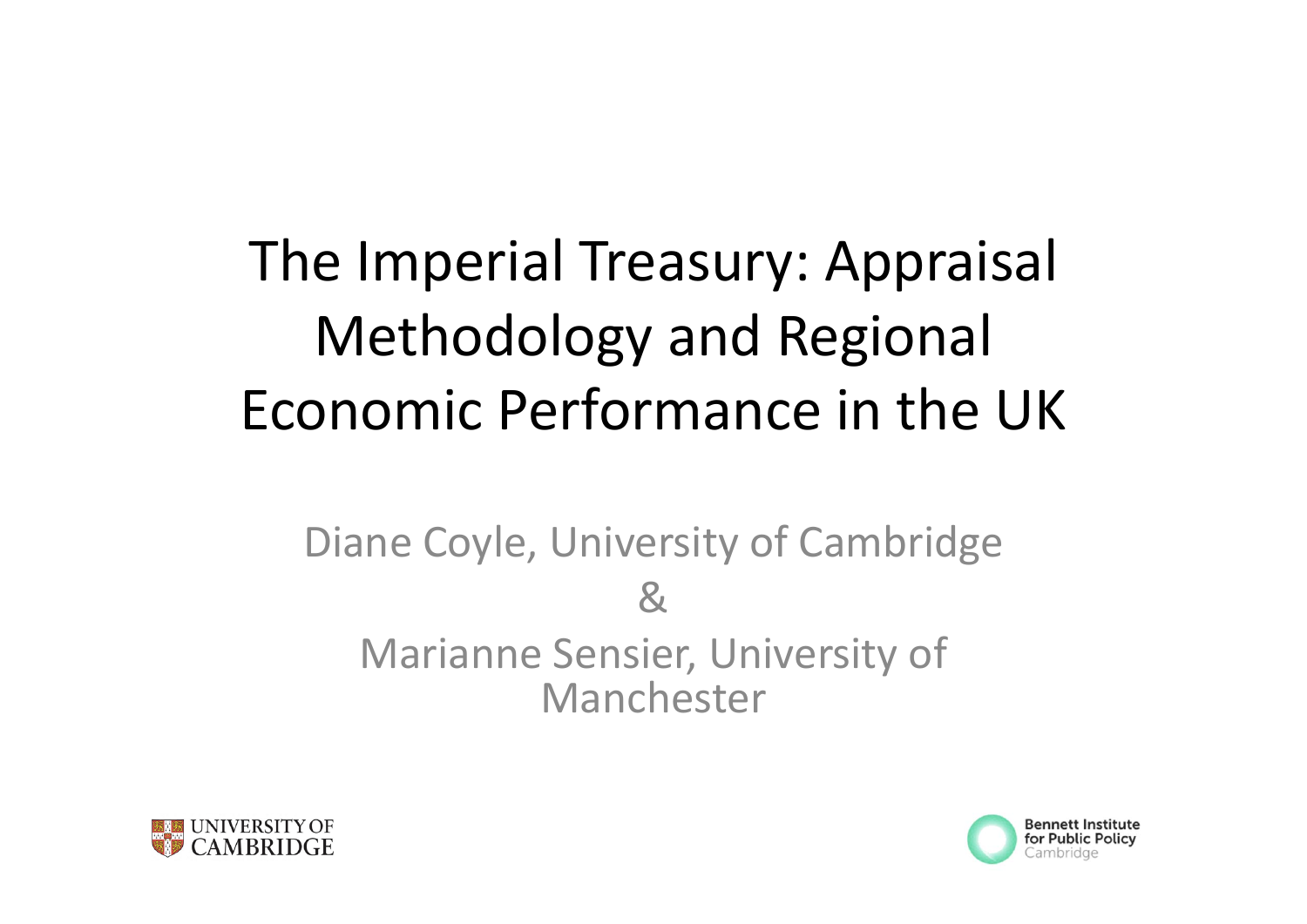#### More regional skew than most GDP per capita, 2015



Note: Ranked on national average: The light lifac shaded area shows the range of the highest to lowest region for each country. the blue bar shows the national average the blue circle shows the capital city region; the lifac circles show the other regions.

(\*) 2014.<br>(\*) Note there are two capital city regions: Inner London - East and Inner London - West

(\*) National data.

(\*) Provisional. Source: Eurostat (online data codes: nama\_10r\_2gdp and nama\_10\_pc)



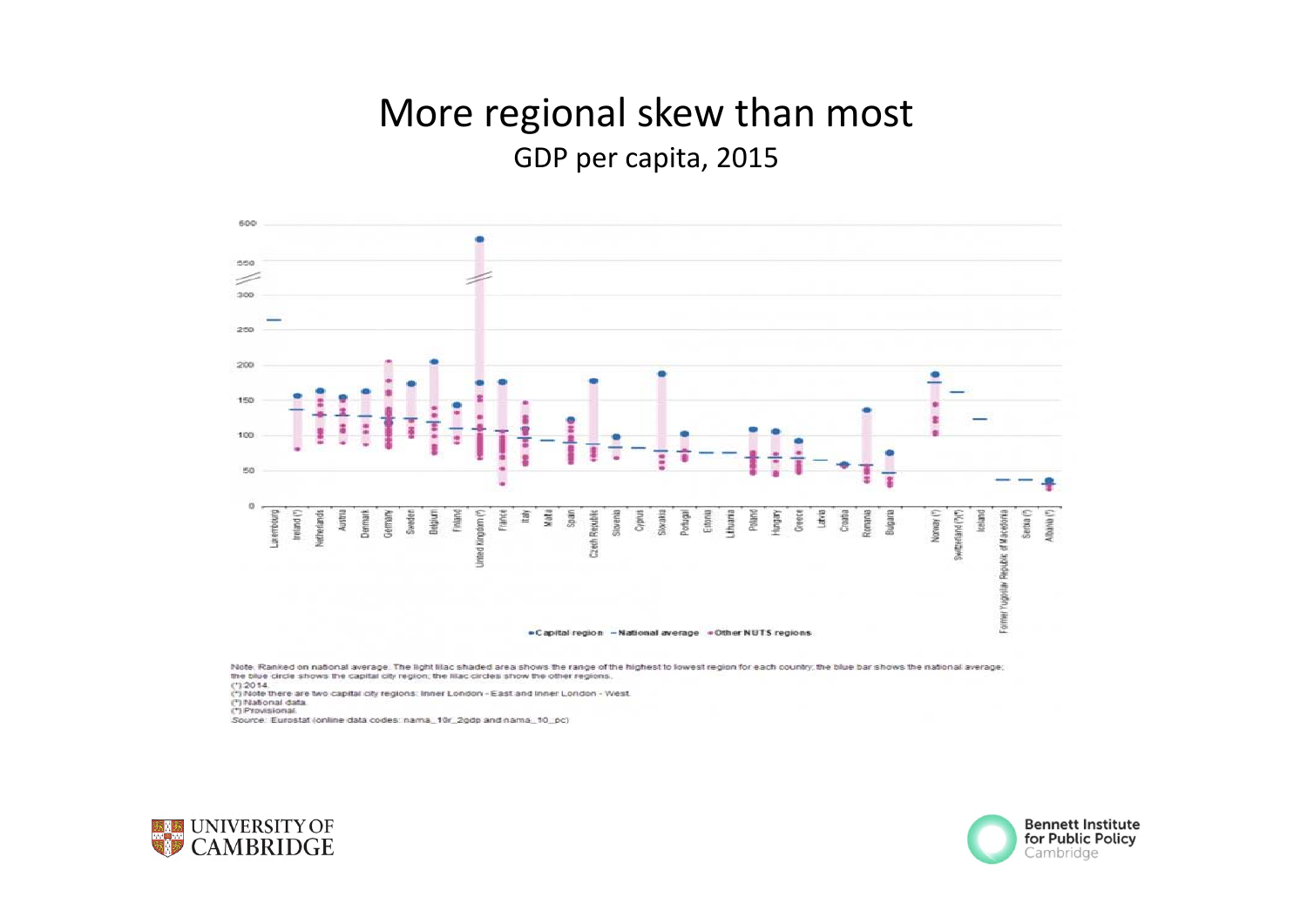#### Public spending on transport, per capita London, devolved nations, northern England 2001/02‐2016/17





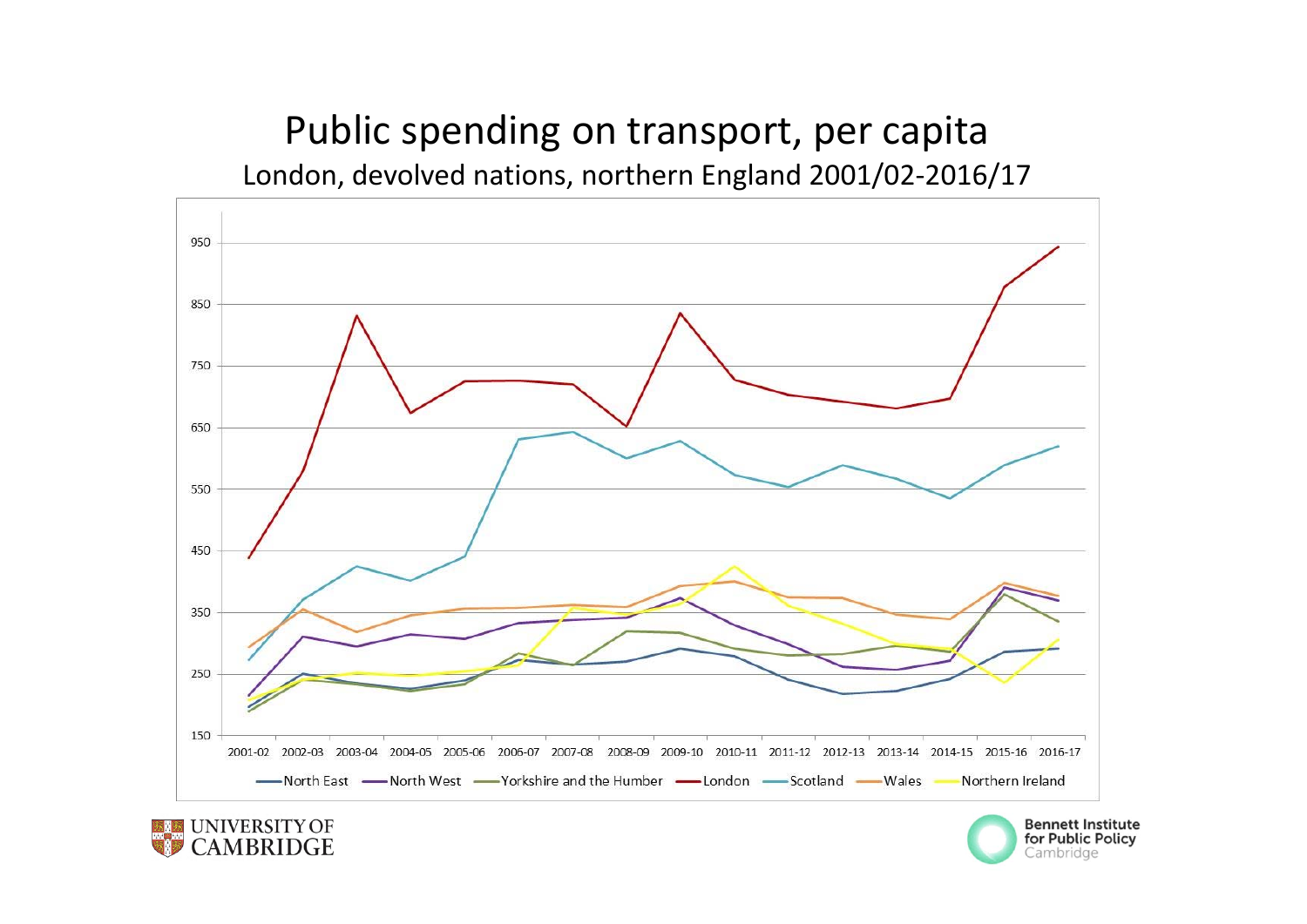## Actual & projected per capita transport spend, £





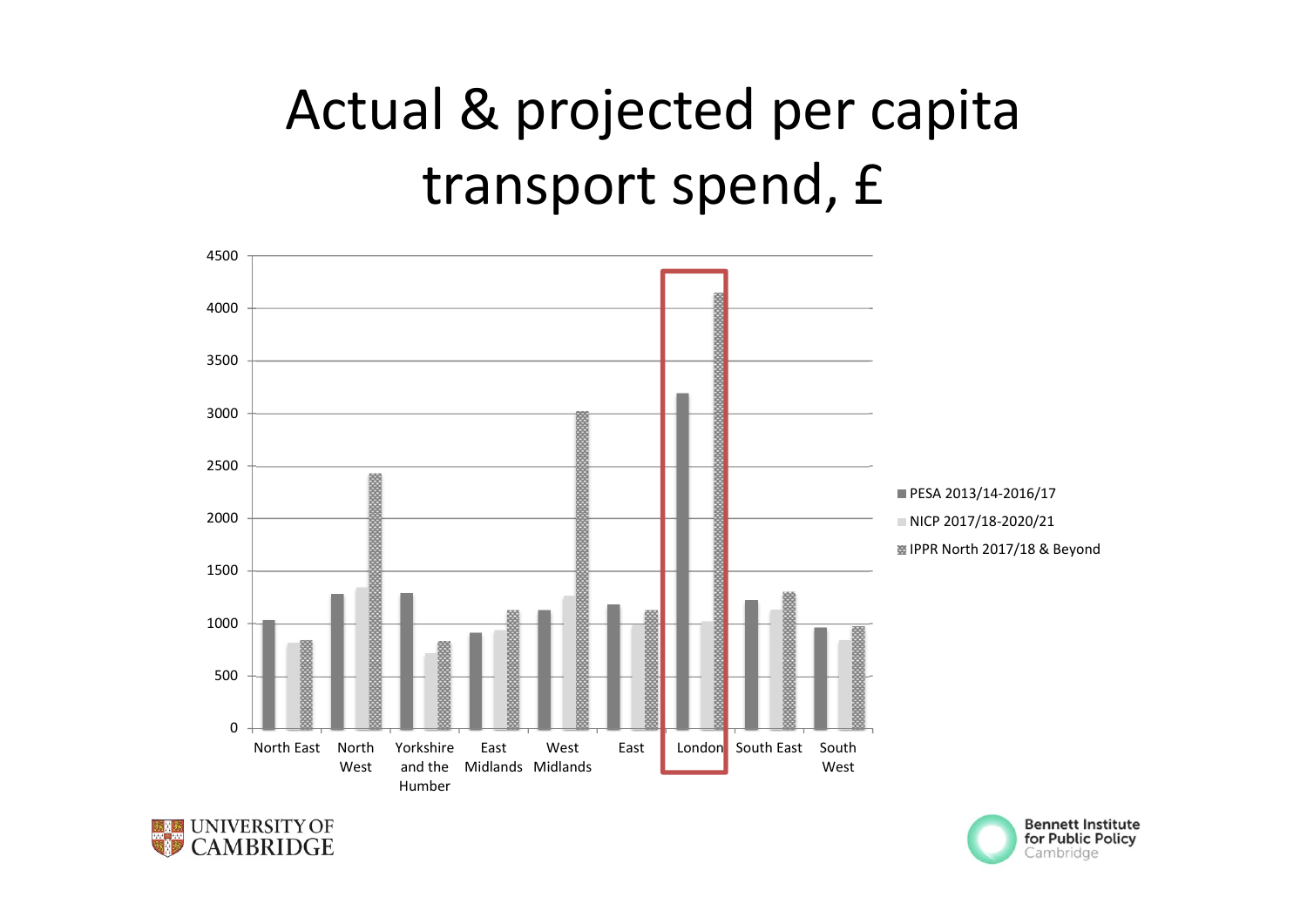IPA omits:

- • Local government spending when provided jointly with central government, eg Crossrail (£2.3bn) and Thameslink (£765 mn)
- $\bullet$ London Underground renewal (£1.1bn) and line upgrades (£1.1bn)
- •● Private sector spending when central or local government is the cofunder, eg Barking Riverside extension (£61mn).
- HS2 beyond 2021/22.
- •Crossrail 2 (£31 billion)

IPPR North includes:

- •Regional allocations of national programs.
- $\bullet$ HS2 beyond 2020/21 spending round
- $\bullet$ All public and public/private spending categories (government share)
- • GLA and TfL funding on the grounds that central government guarantees them
- $\bullet$ All spending in NICP beyond 2020/21



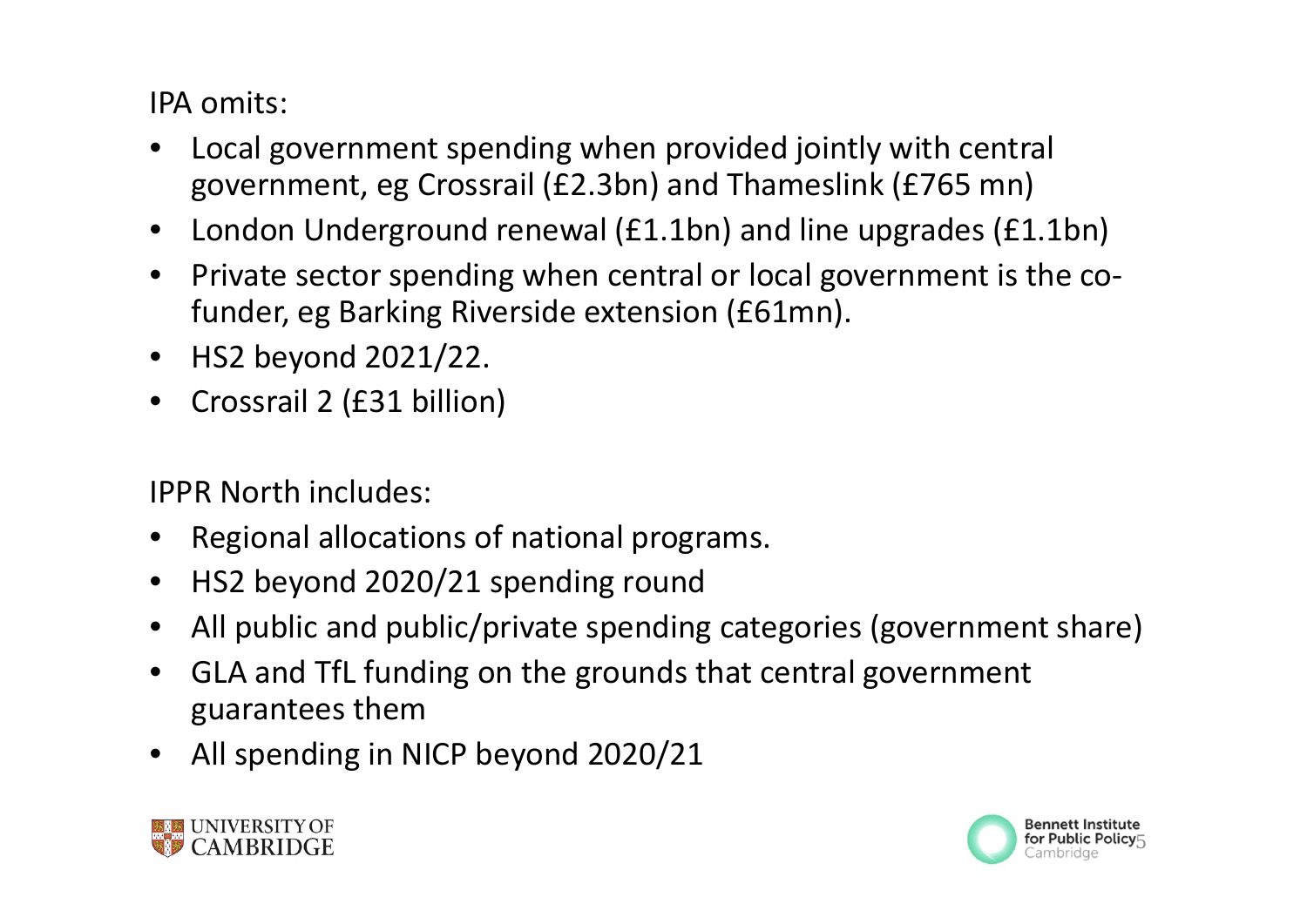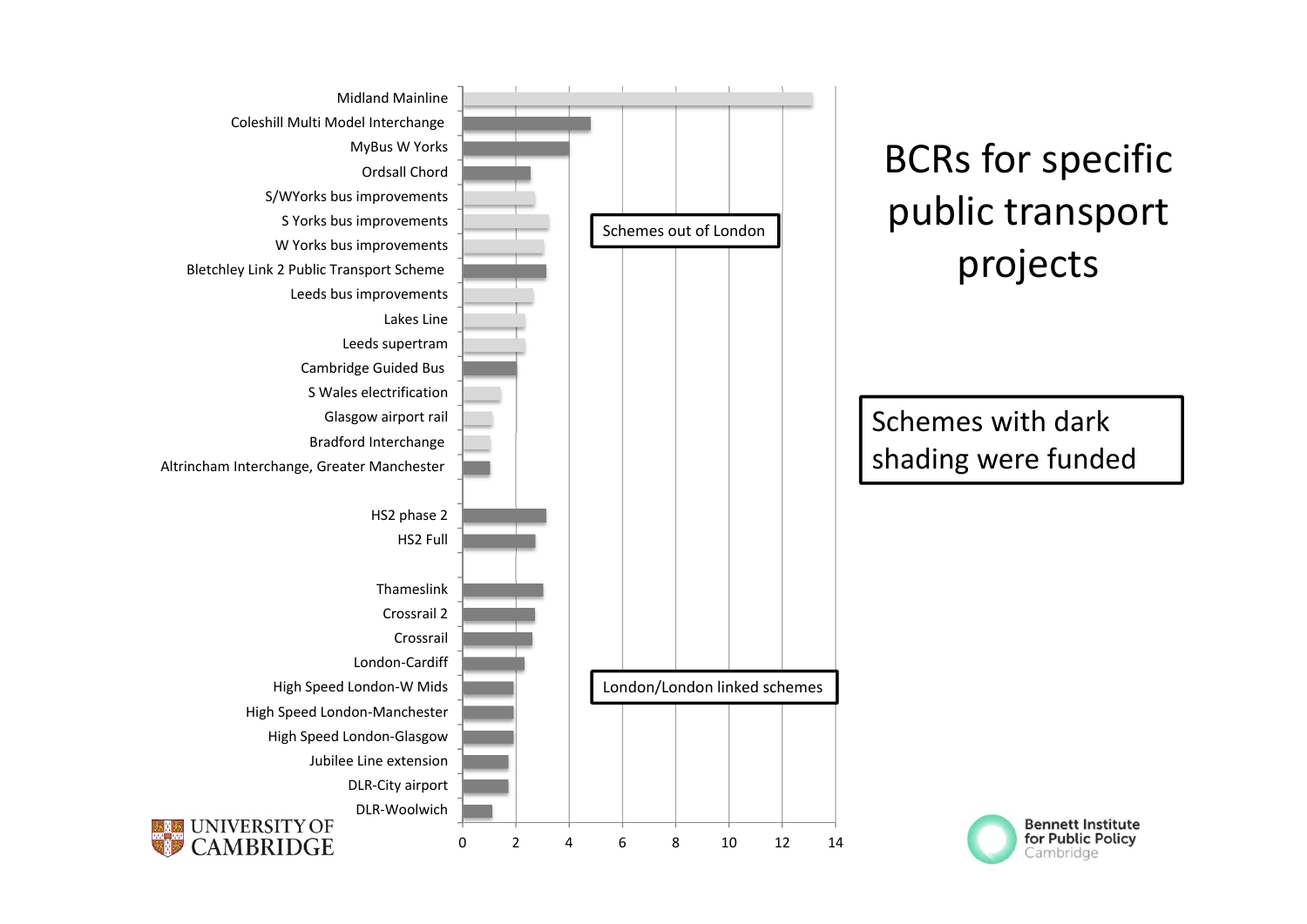### The Green Book & the Matthew Effect

- Since 2011 the Green Book has included "non‐market impacts" to attempt to take into account social costs and benefits eg attempts to quantify non‐market impacts on health, educational success, family/community stability, environmental assets.
- 2018 update allows consideration of dynamic productivity and employment effects – if there is 'objective evidence' for them
- Furthermore, market prices must be used  $\rightarrow$  projects in the most productive areas continue to score higher in appraisals of benefits, particularly transport where time saved on journeys is valued using wage rates
- 'Matthew Effect' of ever more investment in places already most productive.



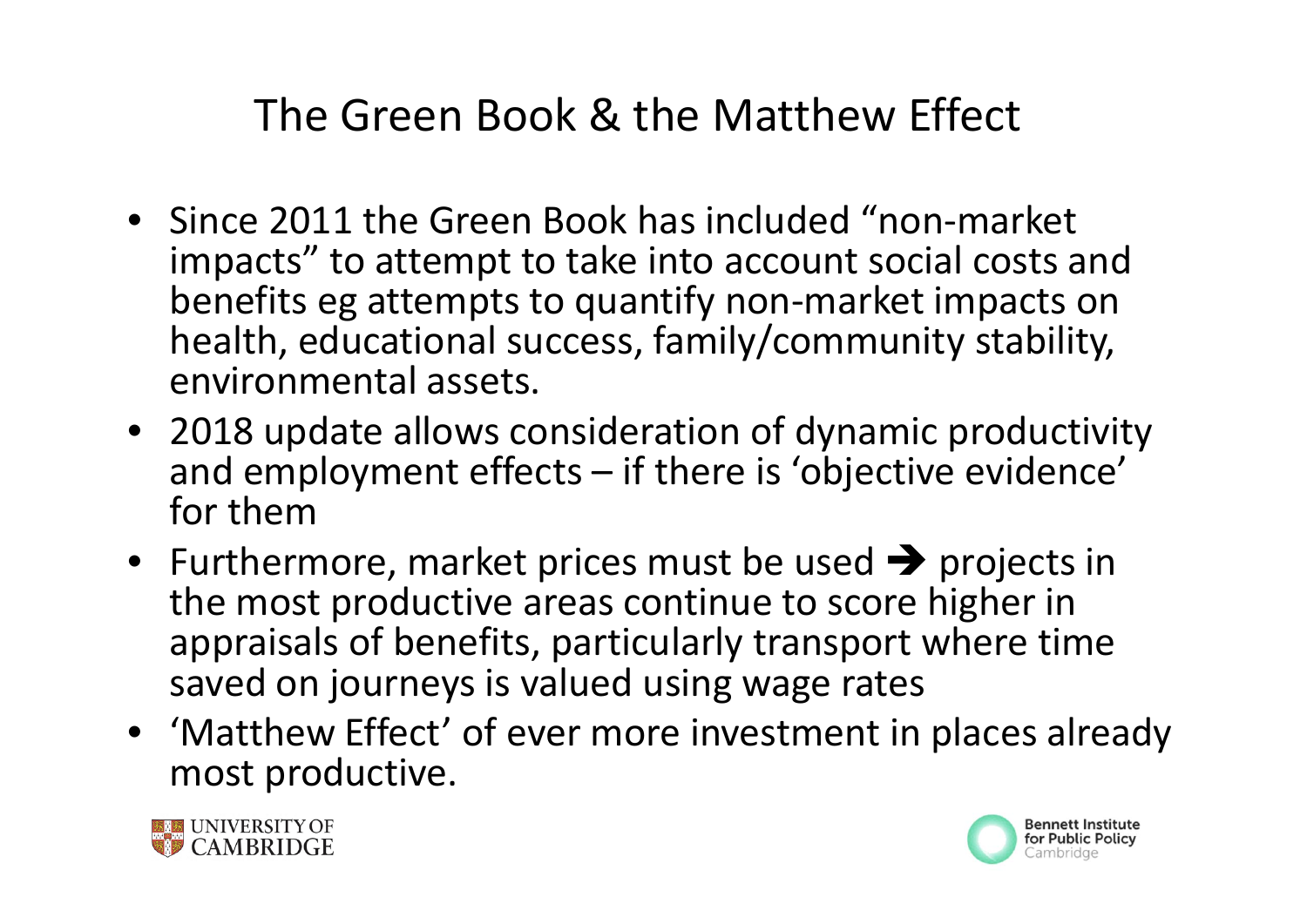Transport for Greater Manchester

- TfGM uses productivity measures as <sup>a</sup> 'sifting test', BCRs not used to prioritise.
- Investments prioritised based on impact on GVA per £ invested.
- The CBA appraisal <sup>a</sup> hurdle project needs to clear, after priorities have been established.